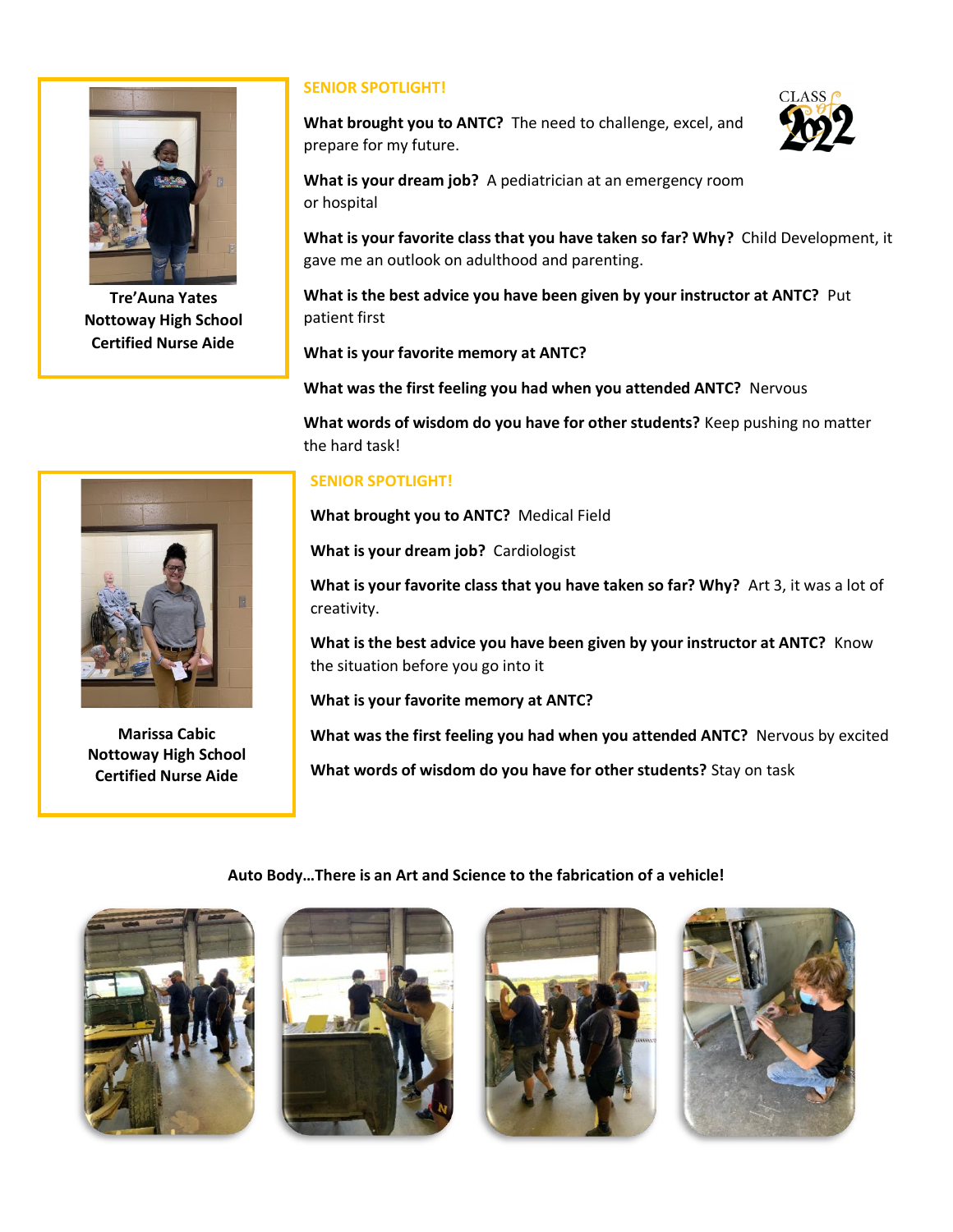**Certified Nurse Aide…Preparing for CPR Certification and Looking professional in their scrubs! FUN FACT: Proper CPR consist of 30 compressions to 2 breaths!**









**Cosmetology…Perfecting Styling and State Board Cuts!**









**Culinary Arts…Everyone LOVES a good burger!!! FUN FACT: The inside of a burger must be at least 155˚F to be considered done and safe to eat!**